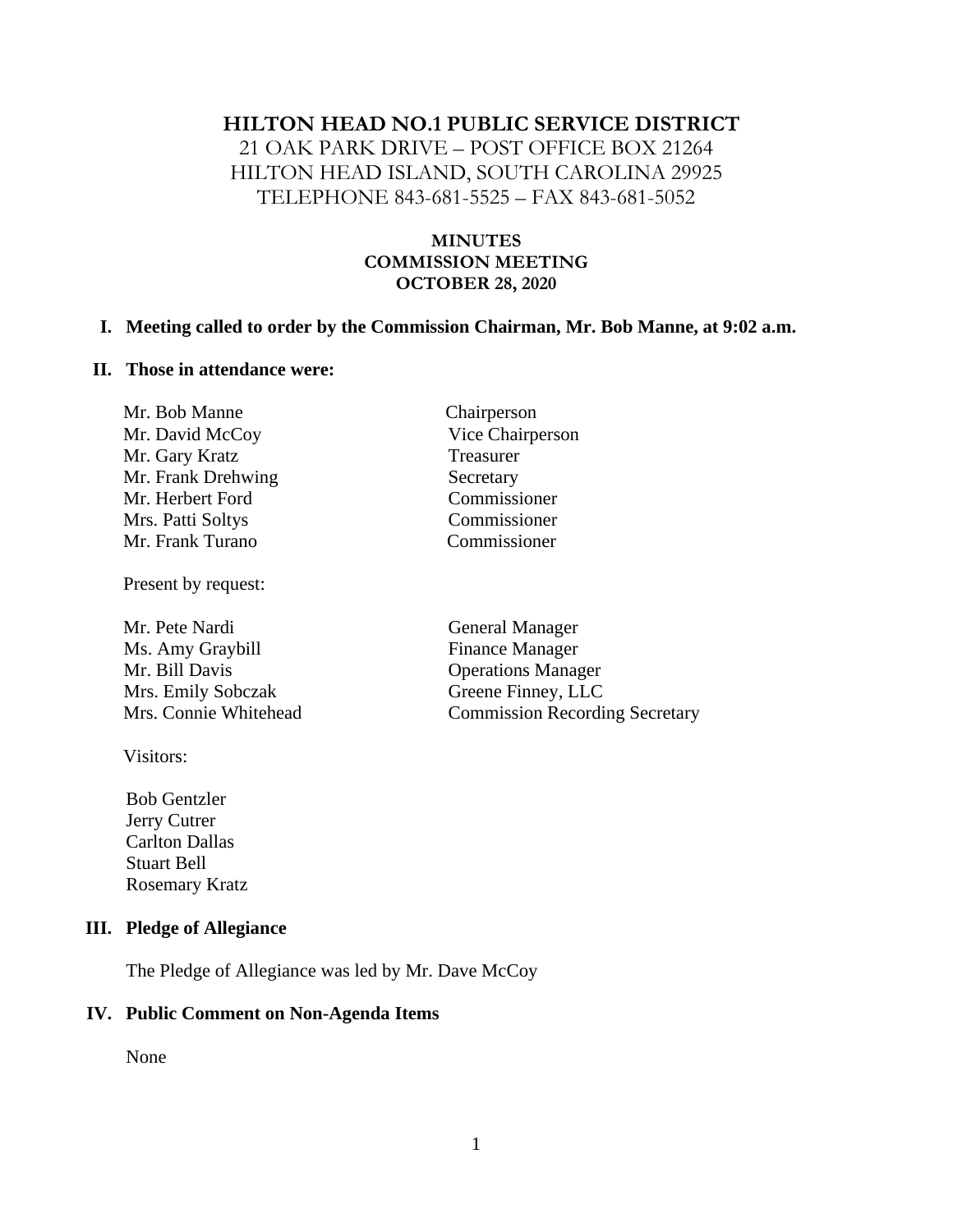# **V. Adoption of the Draft Minutes of the September 23, 2020, Regular Meeting**

#### Action

• Mr. Turano moved to adopt the minutes of the September 23, 2020, board meeting as presented. Mr. McCoy seconded. The motion passed unanimously.

## **VI. Purchasing Authorization Memo**

#### Key Discussion Points

- Mr. Nardi brought a non-budgeted item before the board for approval.
- The wastewater treatment plant influent band screen was damaged by a foreign object in the raw influent, necessitating a \$60,000 parts replacement, including labor.
- The repair does not require a budget amendment due to the PSD's cash on hand capacities. Also, the PSD anticipates savings from debt refinancing and other areas of the CIP budget which will offset the expense.
- Staff recommends the Commission retroactively approve the parts replacement at a cost not to exceed \$60,000.

#### Action

Mr. Drehwing moved to retroactively approve the parts replacement at a cost not to exceed \$60,000. Mr. Kratz seconded. The motion passed unanimously.

## **VII. Finance Committee**

## Key Discussion Points

- The Finance Committee met Oct. 19 to review the audit and CAFR.
- Mrs. Emily Sobczak gave an overview of the audit, and Ms. Graybill gave an overview of the CAFR. A copy of the audit PowerPoint presentation and the CAFR are included in the agenda packet.

## Action

Mrs. Soltys moved to adopt the FY'20 CAFR as presented. Mr. McCoy seconded. The motion passed unanimously.

## **VIII. First Quarter FY'21 Management Report**

## Key Discussion Points

- Mr. Nardi presented the FY'21 First Quarter Annual Major Objectives, Key Measurements, and Accomplishments. Copies are included in the agenda packet.
- PSD staff and professional consultants are completing a Technical Memorandum to review groundwater withdrawal permitting strategies. The memorandum will be ready for presentation to the full board as early as November.